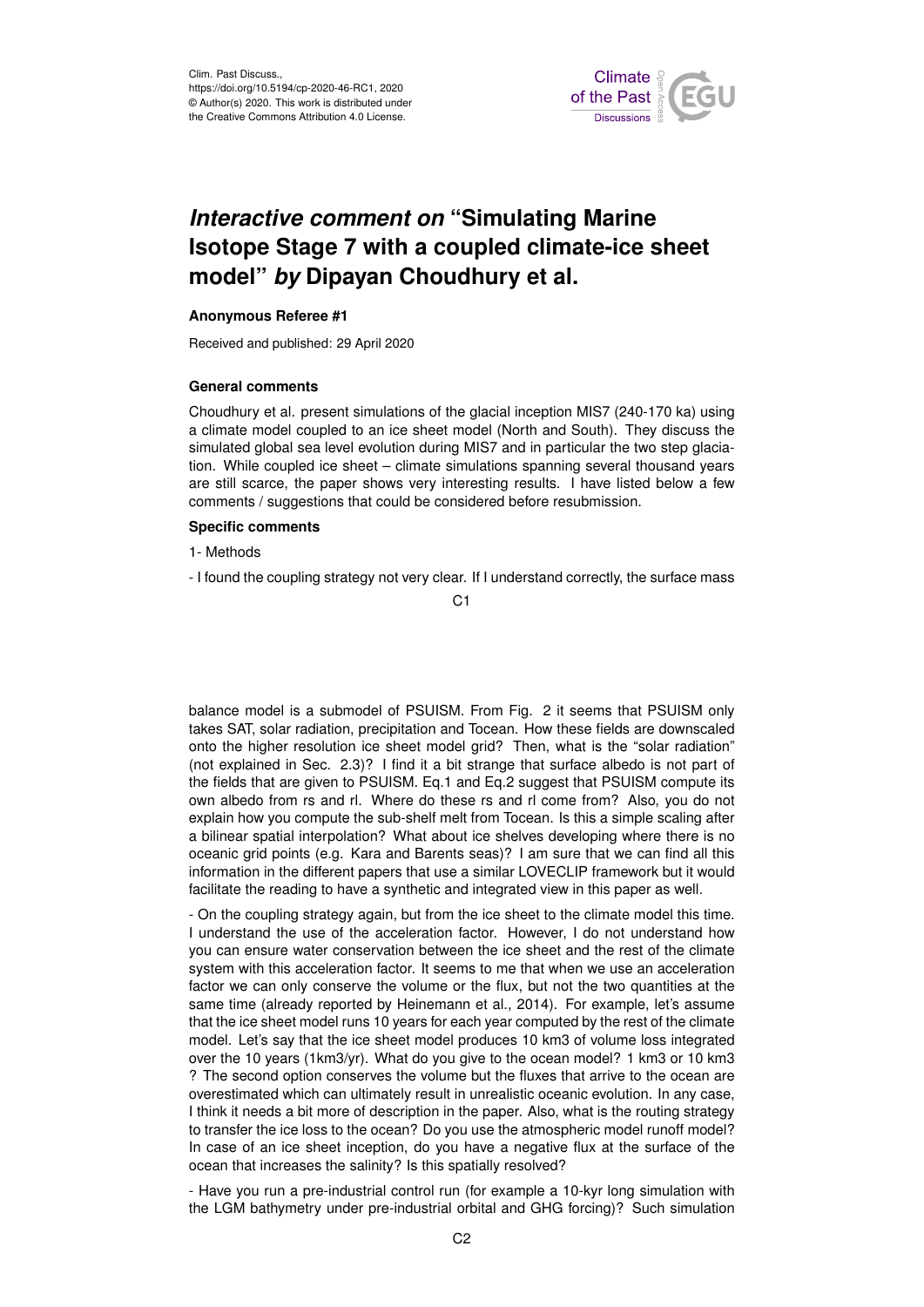could be nice to validate your model setup, or at least to quantify the bias in the coupled model trajectory.

- By starting at 240 ka, you start towards the end of a deglaciation. Do you think that the long-term climate trajectory has an impact on your results? For example do you think that a restart from a full glacial state at 250 ka would result in a similar global ice volume evolution across MIS7?

- You use a simple bias correction for surface temperature and precipitation. Why not use a similar technique for the radiative inputs of the ice sheet model and for the oceanic temperature as well?

- The hydrofracturing and cliff collapse parametrisation embedded in PSUISM is controversial (e.g. Edwards et al., 2019). Do you think that you would end up with different ice volume trajectories using a model that does not account for the MICI?

#### 2- Results

- From my understanding of your model results, the respective role of orbital configuration with respect to CO2 is pretty much linked to the choice of the alpha / m combination. From Fig. 3 it seems that you cannot guarantee the uniqueness of your calibrated alpha / m (higher m but lower alpha might works equally well than lower m and higher alpha). As a result how robust is your conclusion on the respective role of orbital versus CO2?

- You justify the use of the alpha parameter to correct for the lack of sensitivity of the climate model. There are alternative way to modify the climate sensitivity in the model. For example Loutre et al. (2011) modify a set of model parameters in order to have a similar pre-industrial climate but different sensitivity to the change in CO2. With your approach you might give too much importance to the radiative effect of CO2.

- The Eurasian ice sheet in your simulation does not grow at all which seems in contradiction with palaeo data (e.g. Batchelor et al., 2019). Even in the run-away glaciation

C3

presented in Fig. S6, it seems that there is only very little ice developing in Eurasia. I know that it is not trivial to simulate satisfactorily the Eurasian ice sheet inception, particularly the Kara-Barents sector. Do you have any idea on how to improve on this? Do you think that it is an oceanic problem, e.g. too warm waters in the Kara and Barents seas? Or an atmospheric problem, e.g. shift in storm tracks?

- For the two step inception (Sec. 3.4), you claim that CO2 explains the later full inception. If the insolation signal is indeed similar for both periods, it shows nonetheless a greater amplitude in MIS 7e-7d-7c with respect to MIS 7a-6e-6d. The insolation maxima is thus slightly smaller for the later period. This slight difference in the insolation maxima could explain the ice retreat in the older inception, with the full glaciation being the result of an insolation threshold? Of course CO2 should help but it is hard to distinguish the role of the two forcings (especially also because the results depend on the value of the chosen alpha parameter).

- I wonder how robust are the atmospheric circulation changes discussed in Sec. 3.6. For example, don't you think that the atmospheric circulation might be potentially largely affected by the presence of an ice sheet in Eurasia?

#### 3- Miscellaneous

- l64-78 You could refer to your figure 1 somewhere around here to facilitate the reading.

- towards l194 and Fig. S1 From my understanding of your methods your reference climate model uses a last glacial maximum bathymetry (since bathymetry is fixed to a LGM value). Would it have been appropriate to compute the bias for the modern climate using a LGM bathymetry? More generally it would be very interesting to see the effect of the sole bathymetry on the simulated climate (under PI forcing for example).

- l252 The Filchner-Ronne ice shelf is advancing but there is almost no change for the Ross ice shelf. Any idea why?

- l306-312 You show in the figure the mean SMB/ablation/accumulation over the ice